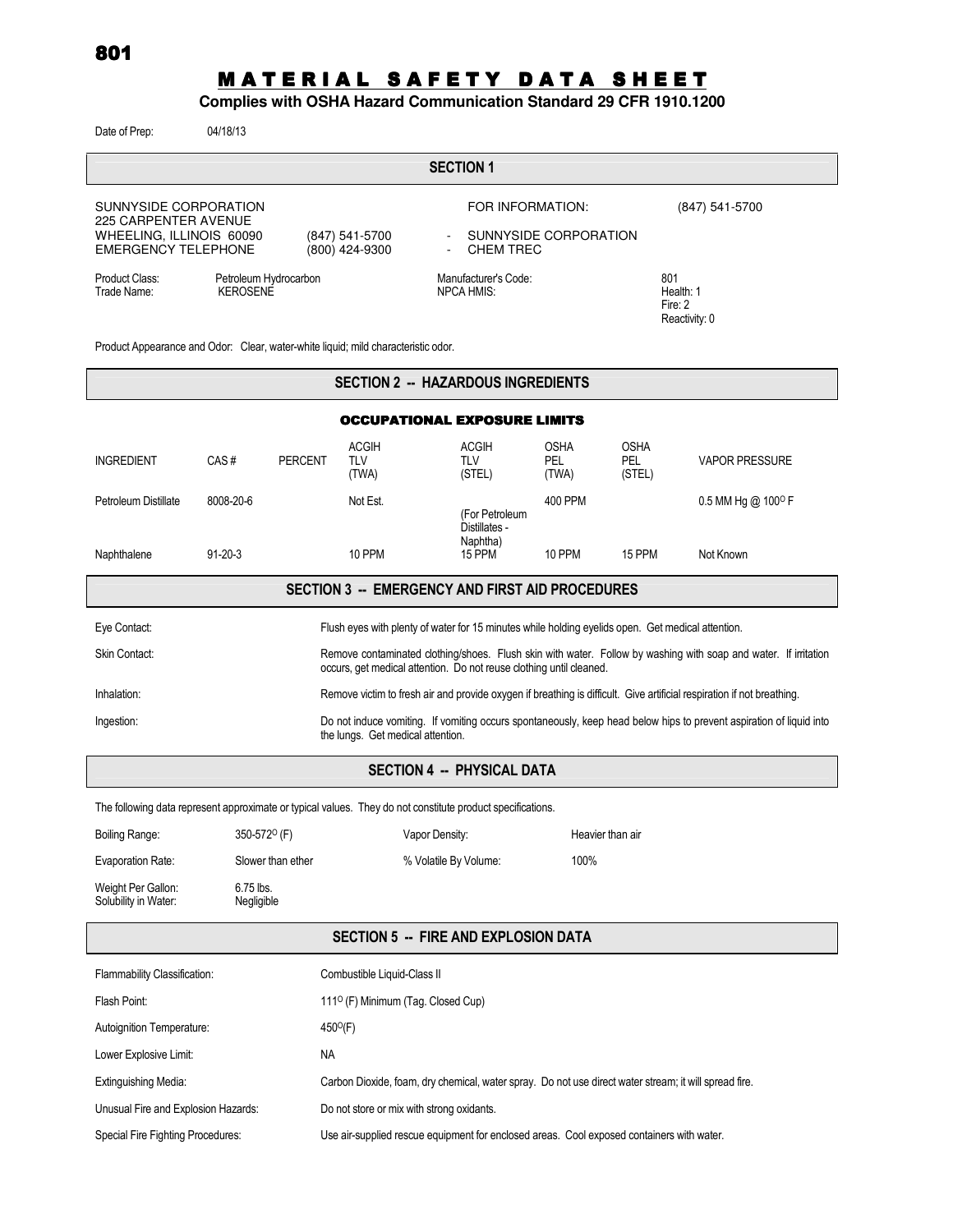Trade Name: KEROSENE Page 2 of 3

| <b>SECTION 6 -- HEALTH HAZARD DATA</b>            |                                                                                                                                                                                                                                                                                                                                                                                          |  |  |  |
|---------------------------------------------------|------------------------------------------------------------------------------------------------------------------------------------------------------------------------------------------------------------------------------------------------------------------------------------------------------------------------------------------------------------------------------------------|--|--|--|
| THRESHOLD LIMIT VALUE:<br>EFFECTS OF OVEREXPOSURE | See Section 2.                                                                                                                                                                                                                                                                                                                                                                           |  |  |  |
| Acute<br>Eye Contact:                             | Contact may cause mild eye irritation, including stinging, watering and redness.                                                                                                                                                                                                                                                                                                         |  |  |  |
| Skin Contact:                                     | Skin irritant. Contact may cause redness and burning. Prolonged or repeated contact may cause drying and<br>cracking of the skin and severe skin damage. No harmful effects to humans from skin absorption have been<br>reported. Prolonged and repeated dermal exposures of rabbits to kerosene produced multi-focal necrosis of the<br>liver.                                          |  |  |  |
| Inhalation:                                       | Vapors may cause irritation to nose, throat and respiratory tract. Petroleum hydrocarbons of similar composition<br>have been shown to cause kidney damage and tumors in male rats following prolonged inhalation exposures. This<br>effect appears to be unique to the male rat.                                                                                                        |  |  |  |
| Ingestion:                                        | Ingestion may result in vomiting, aspiration (breathing) of vomitus into the lungs must be avoided as even small<br>quantities may result in aspiration pneumonitis.                                                                                                                                                                                                                     |  |  |  |
| Chronic:                                          | Repeated skin contact may aggravate an existing dermatitis (skin condition).                                                                                                                                                                                                                                                                                                             |  |  |  |
| Target Organs:                                    | Potential hazard to kidney and liver.                                                                                                                                                                                                                                                                                                                                                    |  |  |  |
| Carcinogenicity:                                  | Application to mouse skin twice a week for 12 months, resulted in an increased incidence of skin tumors. Kerosene<br>has not been identified as a carcinogen by NTP, IARC or OSHA. Female mice exposed via inhalation to<br>Naphthalene developed alveolar adenomas. This effect was not seen in male mice. Naphthalene has not been<br>identified as a carcinogen by NTP, IARC or OSHA. |  |  |  |
| Medical Conditions Aggravated by Exposure:        | Conditions aggravated by exposure may include skin disorders, respiratory (asthma-like) disorders and liver<br>disorders.                                                                                                                                                                                                                                                                |  |  |  |

#### SECTION 7 -- REACTIVITY DATA

| Stability:                            | Stable                                                                                                      |
|---------------------------------------|-------------------------------------------------------------------------------------------------------------|
| Conditions to Avoid:                  | Heat, sparks and flame.                                                                                     |
| Incompatibility (Materials to Avoid): | Strong oxidizing agents like liquid chlorine, concentrated oxygen, strong acids, selected amines and bases. |
| Hazardous Decomposition Products:     | Thermal decomposition may yield carbon dioxide and carbon monoxide.                                         |
| Hazardous Polymerization:             | Will not occur.                                                                                             |

### SECTION 8 -- SPILL OR LEAK PROCEDURES

Steps to be taken in case material is spilled or released: Remove ignition sources, evacuate area, avoid breathing vapor or contact with liquid. Recover free liquid or stop leak if possible. Dike large spills and use absorbent material for small spills. Keep spilled material out of sewers, ditches and bodies of water.

Waste disposal method: Incinerate under safe conditions; dispose of in accordance with local, state and federal regulations.

#### SECTION 9 -- SAFE HANDLING AND USE INFORMATION

Respiratory Protection: **Appropriate vapor canister, self-contained breathing apparatus or supplied-air hose mask, if needed.** 

Ventilation: state of Sufficient, in volume and pattern, to keep workroom concentration below current applicable OSHA safety and health

requirements. See Section 2. Use explosion-proof equipment. No smoking.

Protective Gloves:  $\qquad \qquad$  Rubber or neoprene. Eye Protection: Chemical safety goggles.

Protective Gloves:<br>
Eye Protection: Impervious clothing or boots, if needed.<br>
Other Protective Equipment: Impervious clothing or boots, if needed.